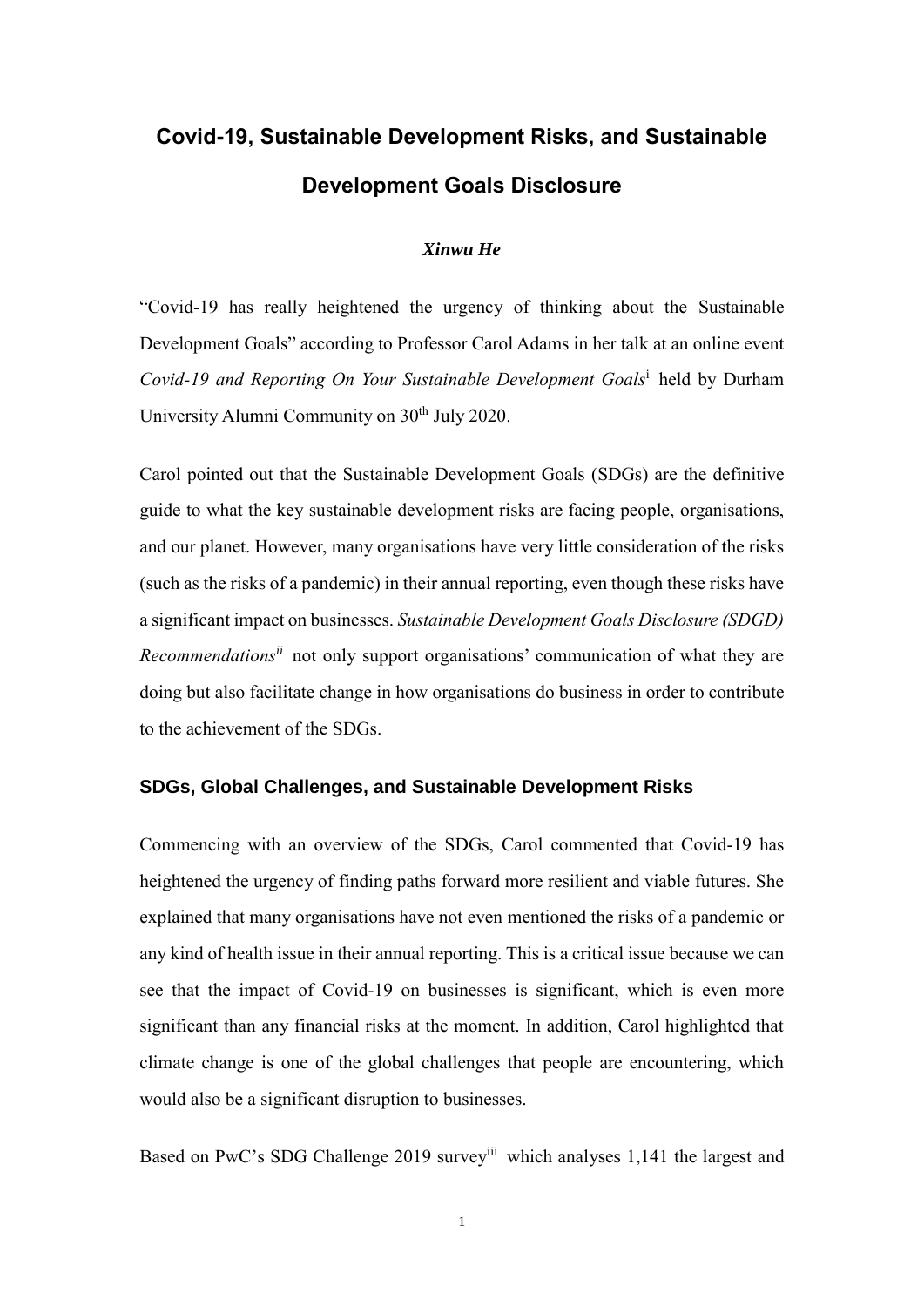most influential companies across 31 global territories and their disclosure on the SDGs, about 72% of the companies mentioned the SDGs in the reporting, 25% mentioned them in their strategy, 14% mentioned specific SDG targets, and 1% are reporting quantitative measures to show their progress. Carol commented that these are very low numbers, given that they are big and influential companies on which sustainable development risks have a significant impact. This indicates that many organisations have not well developed their SDGs disclosures or integrated the SDGs into their strategic business decisions.

## *Sustainable Development Goals Disclosure (SDGD) Recommendations:* **"A Win-Win"**

Carol went onto introducing the four themes of *SDGD Recommendations*: Strategy, Governance, Management approach, and Performance and targets (as shown in Figure 1). She highlighted that strategy is right in the middle because *SDGD Recommendations* do not merely support organisations' reporting of what they are doing, they also aim at facilitating change in the way of doing business.



**Figure 1:** The SDG Disclosure Themes

Then, Carol introduced a five-step process to integrate the SDGs into long term value creation for the business and society, which are linked to the four disclosure themes:

Step 1: Understand sustainable development issues relevant to the organisation's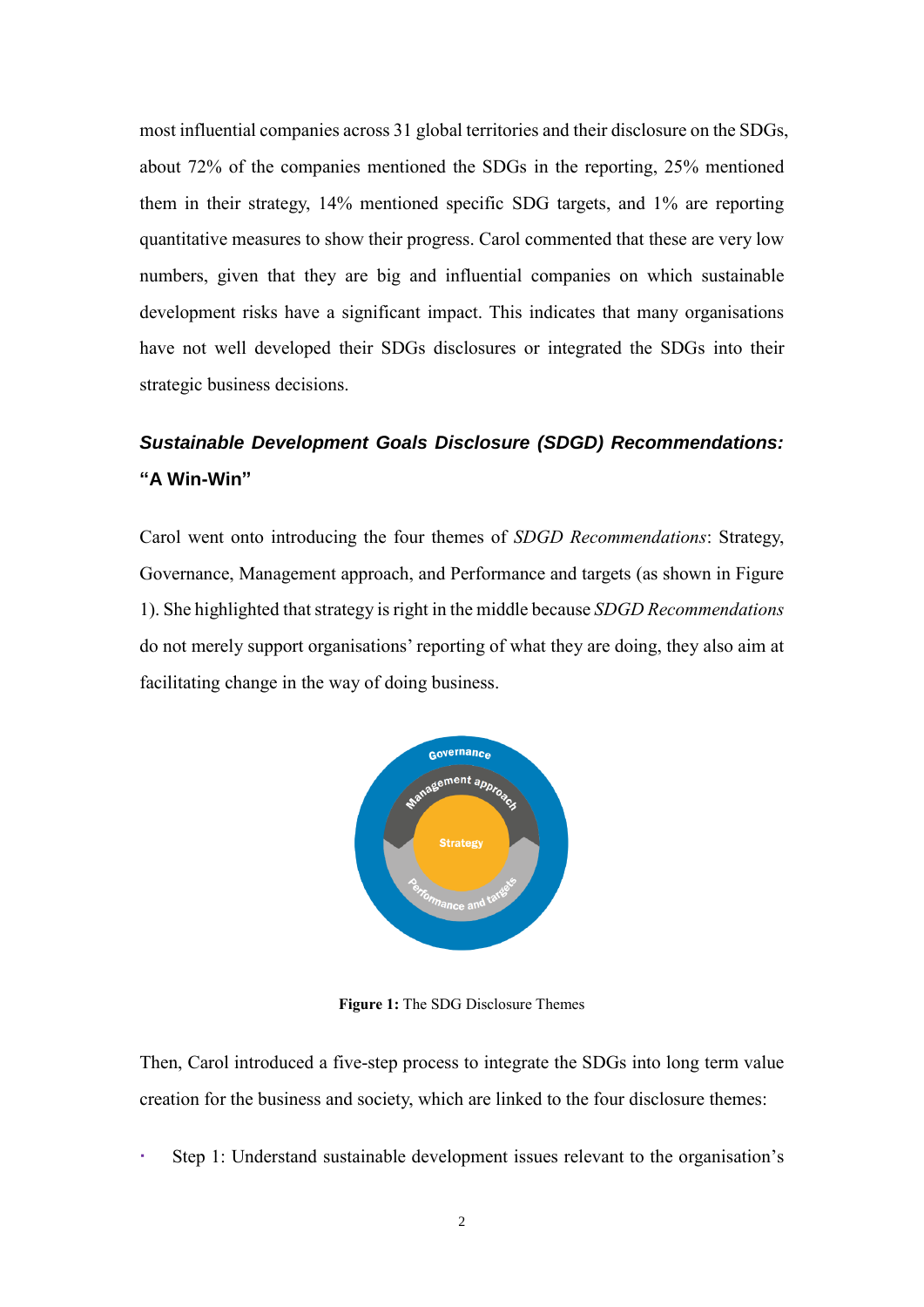external environment – Management approach.

- Step 2: Identify material sustainable development issues that influence long term value creation for organisations and society – Management approach.
- Step 3: Develop strategy to contribute to the SDGs through the business model Strategy.
- Step 4: Develop integrated thinking, connectivity, and governance Governance.
- Step 5: Prepare the annual report Performance and targets.

Notably, while talking about value creation, Carol said that she was not only talking about profit because profit is a very small part of the value that an organization creates for itself and its stakeholders. She further emphasised that stakeholder engagement is essential during the process since stakeholders can help identify sustainable development risks and opportunities for the business. It is acknowledged that not all the 17 SDGs will be relevant to all organisations, and most organisations will only make a significant contribution to, or negative impact on, several SDGs. Therefore, management needs to go through the five steps and select smart targets.

By comparing *SDGD Recommendations* with other corporate reporting standards and frameworks, Carol commented that *SDGD Recommendations* (at the top right-hand corner in Figure 2) focus on both long-term value creation and impact on the achievement of the SDGs, thus representing "a win-win".



**Figure 2:** Comparison of Different Corporate Reporting Frameworks and Standards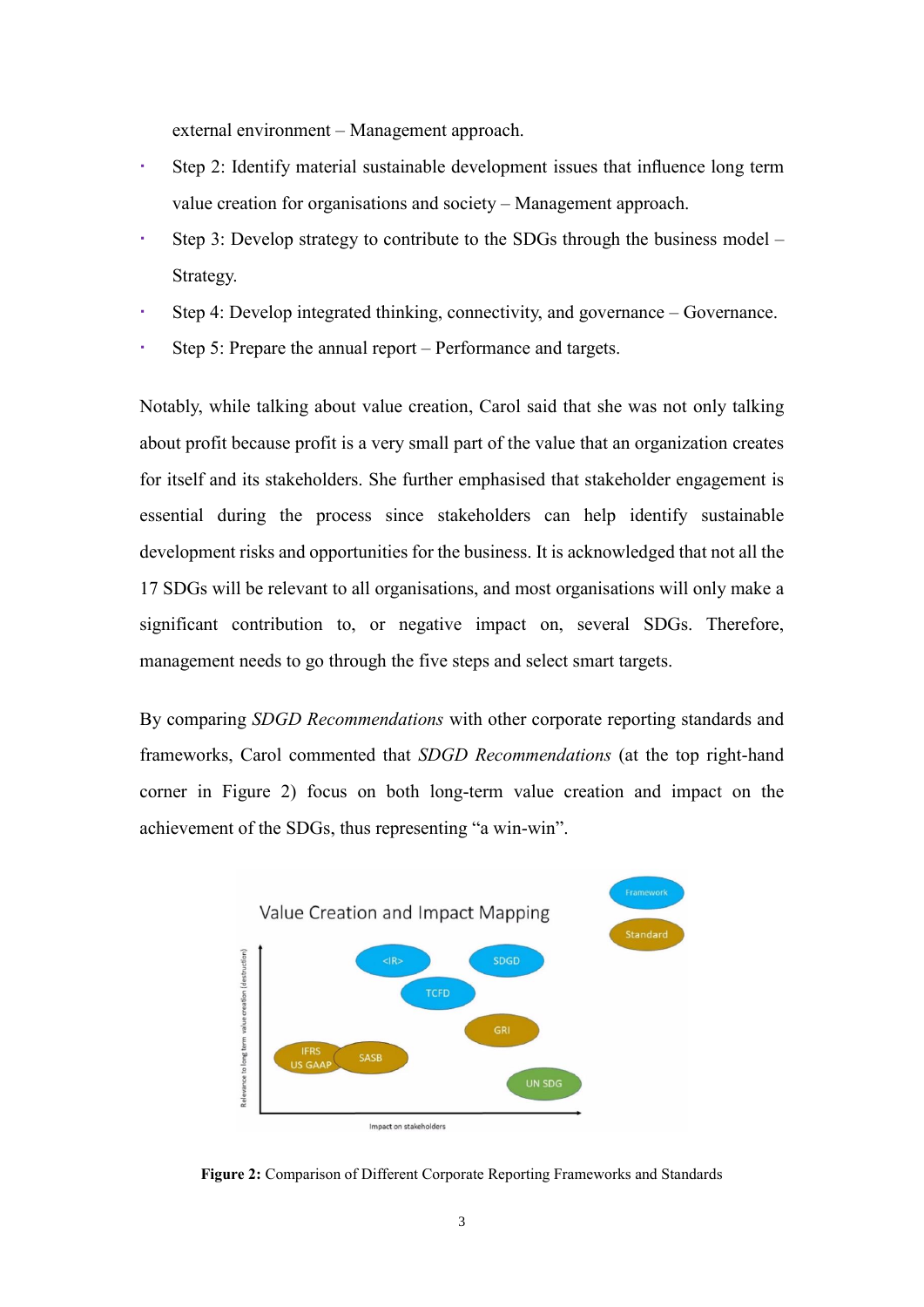#### **"Rainbow Washing"**

Interestingly, Carol mentioned a new term, "rainbow washing", being used recently because of the nice colours of the SDGs logo (see Figure 3). Similar to the meaning of greenwashing, "rainbow washing" refers to a phenomenon where a company puts the SDG logos in its report without really doing anything, making the disclosure meaningless. To address this issue, the *SDGD recommendations* provide a list of different types of evidence which the Board could look at to check how well the management is dealing with sustainable development issues or the organisation is engaging in "rainbow washing".



**Figure 3:** SDG Logo in Six Official Languages<sup>iv</sup>

Apart from checking on itself, Carol indicated that the organisation could get external assurance on SDG reporting, which is, however, generally expensive and limited in scope. Typically, assurance providers are reluctant to assure qualitative information that stakeholders want to see and to inform themselves about what management has done around SDGs. Carol talked further about this in a Q&A, commenting that Big-four firms' financial view of sustainability assurance is certainly an issue. Financial auditors are reluctant to audit anything other than financial numbers, even though they have the skills to assure qualitative information. They need to stop being conservative and get used to auditing other types of information.